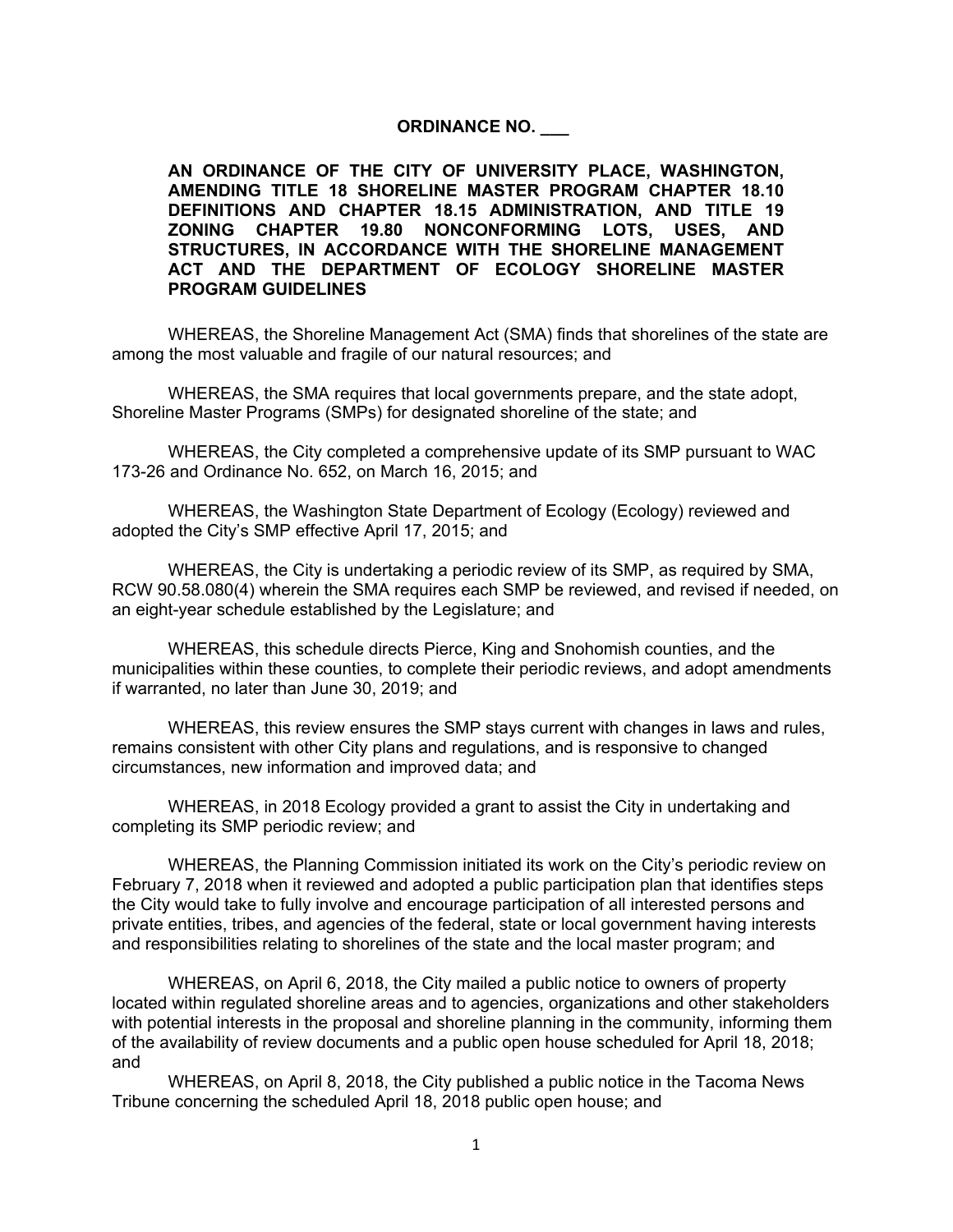WHEREAS, in accordance with the adopted public participation plan, the Planning Commission held a public open house on April 18, 2018 to disseminate information about the SMA and SMP periodic review process, potential SMP amendments, and future steps in the review and amendment process; and

WHEREAS, the City's Responsible Official issued a *SEPA Determination of Nonsignificance* with a 14-day comment period on May 3, 2018 and received written comment from the Department of Ecology concerning future recommended policy development and implementation relating to the Tacoma Smelter Plume; and

WHEREAS, the City submitted a *Notice of Intent to Adopt Amendment* to the Department of Commerce on May 2, 2018 to initiate a 60-day state agency review period, and no comments have been received; and

WHEREAS, the City elected to use the optional joint review process that combines a joint Planning Commission/Ecology public hearing and the local and state public comment periods required by RCW 90.58.090; and

WHEREAS, on May 4, 2018 and May 25, 2018, the City published a public notice in the Tacoma News Tribune concerning the scheduled June 6, 2018 joint public hearing and the combined comment period that ran from May 4, 2018 through the June 6, 2018 hearing; and

WHEREAS, on May 4, 2018, the City mailed a public notice to owners of property located within regulated shoreline areas and to agencies, organizations and other stakeholders with potential interests in the proposal and shoreline planning in the community, informing them of the availability of review documents, the comment period, and the joint public hearing scheduled for June 6, 2018; and

WHEREAS, after considering public comment at the June 6, 2018 hearing, the Planning Commission determined that the City's SMP, as amended, will remain supportive of and consistent with the City's Comprehensive Plan goals, objectives and policies; and

WHEREAS, the Planning Commission determined that the SMP, as amended, will recognize private property rights and be consistent with other property regulations and those rights afforded to property owners; and

WHEREAS, the Planning Commission determined that the SMP, as amended, will protect the public health, safety and welfare and comply with the Shoreline Management Act and Shoreline Master Program Guidelines;

WHEREAS, the Planning Commission found that City had reviewed amendments to chapter 90.58 RCW and Ecology guidelines that have occurred since its SMP was last amended, and determined that local amendments are needed to maintain compliance; and

WHEREAS, the Planning Commission found that the City had reviewed changes to its comprehensive plan and development regulations and determined that the City's SMP policies and regulations remain consistent with them; and

WHEREAS, the Planning Commission found that the City had determined during its periodic review that changed circumstances, new information or improved data do not warrant additional amendments to the SMP; and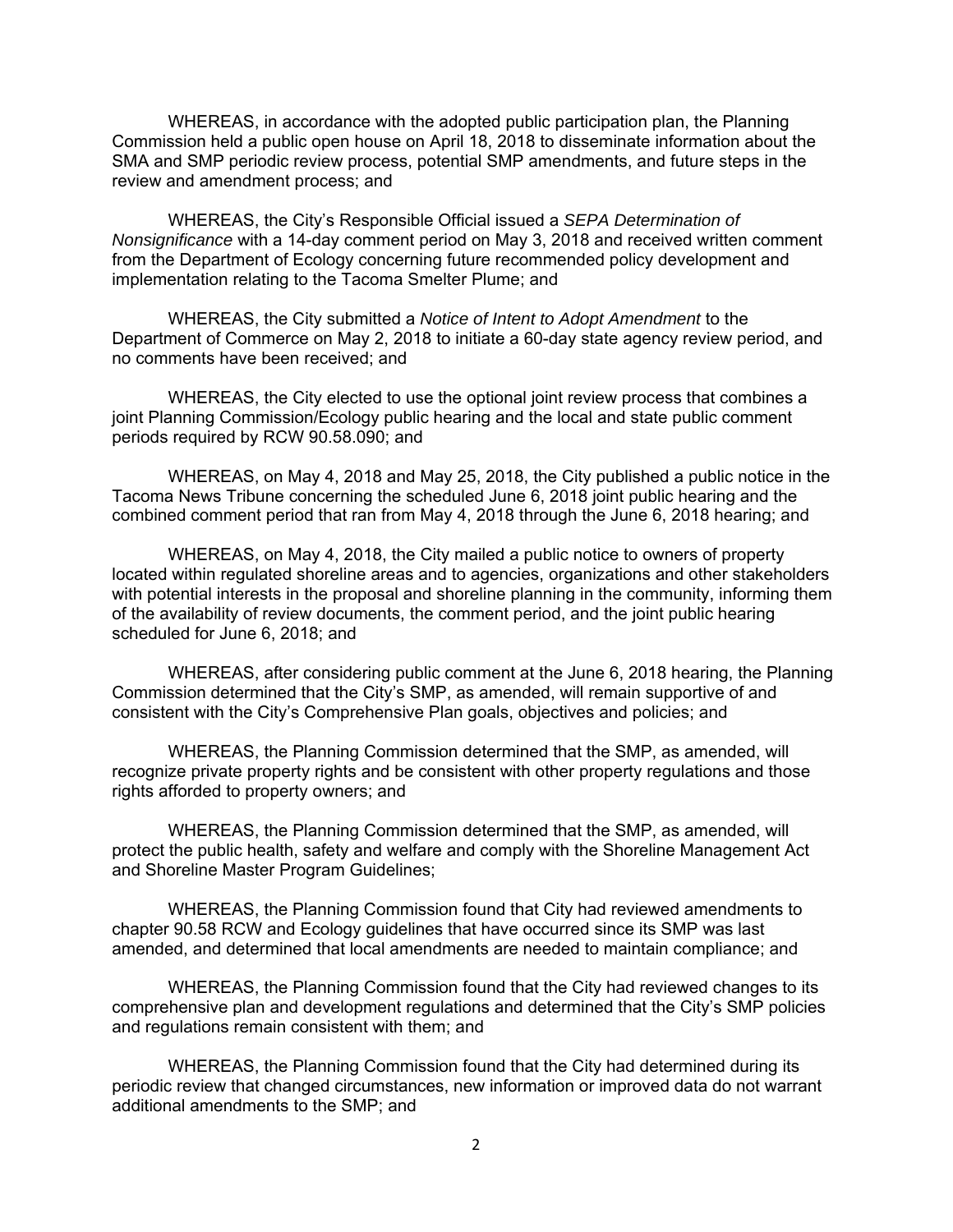WHEREAS, on June 6, 2018, the Planning Commission voted unanimously to recommended approval of amendments to UPMC Title 18 Shoreline Master Program and associated amendments to Title 19 Zoning; and

WHEREAS, on June 14, 2018, the City submitted a *Responsiveness Summary* to Ecology that summarized public comment received at the Planning Commission's public hearing and provides responses to this comment; and

WHEREAS, Ecology reviewed the Planning Commission's recommended amendments and *Responsiveness Summary* and issued an *Initial Compliance Determination* that the proposal is consistent with state shoreline planning policies and guidelines; and

WHEREAS, the City Council conducted a public hearing on proposed SMP amendments on July 16, 2018, and after considering public testimony, Council concurred with each of the findings made by the Planning Commission when that body issued its recommendation to the City Council on June 6, 2018.

## **NOW, THEREFORE, THE CITY COUNCIL OF THE CITY OF UNIVERSITY PLACE, WASHINGTON, DOES ORDAIN AS FOLLOWS:**

Section 1. Title 18 Shoreline Master Program -- Text Amendments. University Place Municipal Code Title 18 Shoreline Master Program is hereby amended as set forth in Exhibit "A" attached.

Section 2. Title 19 Zoning -- Text Amendments. University Place Municipal Code Title 19 Zoning is hereby amended as set forth in Exhibit "A" attached.

Section 3. Severability. If any section, sentence, clause or phrase of this Title shall be held to be invalid or unconstitutional by a court of competent jurisdiction, such invalidity or unconstitutionality shall not affect the validity or constitutionality of any other section, sentence, clause or phrase of this Title.

Section 4. Publication and Effective Date. A summary of this ordinance, consisting of its title, shall be published in the official newspaper of the City. This ordinance shall be effective five (5) days after its publication.

## **PASSED BY THE CITY COUNCIL ON JULY 16, 2018.**

Kent Keel, Mayor

**ATTEST:**

Emelita Genetia, City Clerk

 $\mathcal{L}_\text{max}$  , where  $\mathcal{L}_\text{max}$  and  $\mathcal{L}_\text{max}$ 

 $\mathcal{L}_\text{max}$  and  $\mathcal{L}_\text{max}$  and  $\mathcal{L}_\text{max}$  and  $\mathcal{L}_\text{max}$